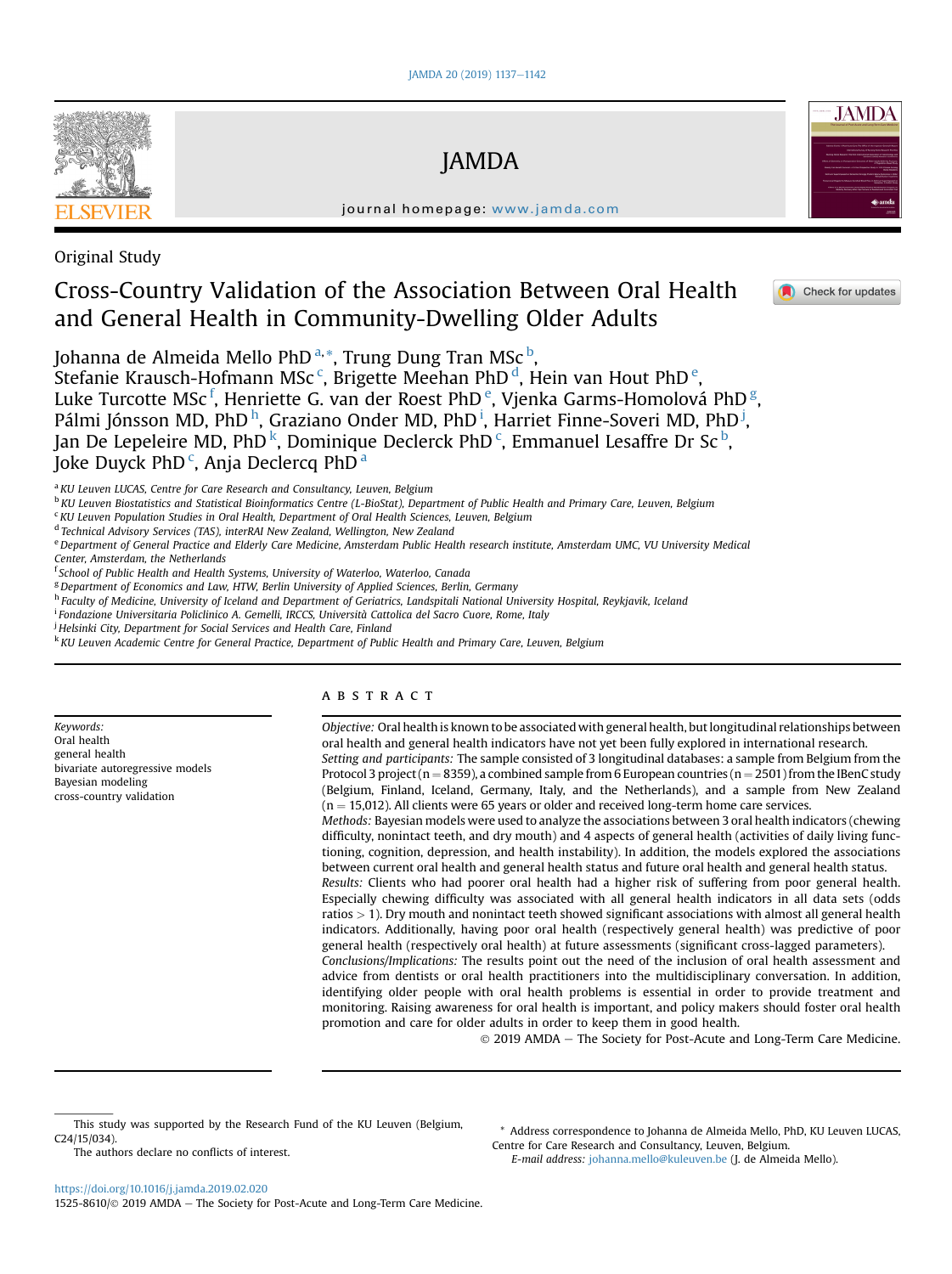International scientific literature shows that oral health is associated with general health outcomes, functional performance, and well-being.<sup>[1](#page-5-0)–[6](#page-5-0)</sup> Several studies identify poor oral health as a major risk factor of aspiration pneumonia.<sup>7-[9](#page-5-0)</sup> Reduction in saliva flow, which is often a side effect from medication use, leads to a higher risk of oral infections<sup>10,11</sup> such as caries or periodontitis, which in turn is associated with increased risk for diabetes and cardiovascular disease.<sup>[12,13](#page-5-0)</sup> Also impaired chewing function can affect a person's general health and well-being.  $14,15$ 

A recently published Belgian longitudinal study showed higher risk of poor general health status for older people having poor oral health.<sup>16</sup> This study showed evidence of the predictive association of oral health for general health (and vice versa). This second study aims at examining and comparing the association between oral health and general health in 3 cross-country databases of older people receiving long-term home care services. Another objective is to examine the predictive associations between the current oral health and general health status and their future status.

This study is exploratory. The rationale of the study is to apply a set of algorithms in different country databases to explore the longitudinal associations between oral health and general health and vice versa, making predictions for future assessments. No assumptions are made about how the results differ or are similar across countries. The goal is rather to verify whether associations between oral health and general health are held across samples.

# Methods

# Sample Selection

Three longitudinal databases were included in the study: (1) a sample from Belgium consisting of participants in the Protocol 3 project with data collection from 2010 until 2016; (2) a combined sample from 6 European countries participating in the IBenC study (Finland, Iceland, Germany, Italy, the Netherlands, and an additional sample from Belgium), with data collected between 2014 and 2016; and (3) a sample from New Zealand, where the interRAI Home Care (HC) instrument was implemented nationally. Details about the study design and data collection of the 3 samples can be found in Almeida Mello et al,<sup>17</sup> Garms-Homolová et al,<sup>[18](#page-5-0)</sup> and interRAI New Zealand.<sup>19</sup> Protocol 3 consists of an evaluation project for home care interventions aimed at avoiding or delaying nursing home admission. The IBenC project stands for Identifying best practices for caredependent elderly by Benchmarking Costs and outcomes of community care. This project aimed at developing a novel method to benchmark community care organizations by taking into account the quality of care and costs of care utilization. The data from New Zealand consists of a database of older people receiving care in the community.

All clients were 65 years or older and received long-term home care services. Assessments were performed every 6 months by registered health or care professionals delivering home care. They filled out the interRAI-HC instrument, an internationally validated comprehensive assessment compiling information on several domains (functional, clinical, psychosocial, environmental, and social).[20,21](#page-5-0) If a client died, or home care services stopped before the 6-month period, the client's assessment was not included in the longitudinal analysis. On average, clients were receiving care for 14 months after baseline in the Belgian sample, for 12 months in the European sample, and for 18 months in the sample from New Zealand. The samples from New Zealand and the European countries had no missing values. Missing values for oral health items in the Belgian sample have been studied previously.<sup>[22](#page-5-0)</sup>

### Ethics Approval

The data collection from Belgium was approved by the Belgian Privacy Commission and by the ethics committees of the Université Catholique de Louvain and KU Leuven with dossier number B40320108337. The data from IBenC was approved from authorized medical ethical committees according to local country regulations. In New Zealand, national data access protocols ensured appropriate ethical clearance. Written consent was sought from all participants from all countries.

# Outcome Measures

Three items from the interRAI-HC indicating oral health status were used: nonintact teeth, chewing difficulty, and dry mouth. "Nonintact teeth" means that the client has broken, fragmented, or loose natural teeth. The item about "dry mouth" indicates that the client does not make enough saliva to keep the mouth moist or that there is difficulty in moving a food bolus in the mouth due to dryness. The item about chewing difficulty indicates that the client is unable to chew food easily and without pain or difficulties, regardless of the cause (eg, the person uses ill-fitting dentures or has a neurologically impaired chewing mechanism, temporomandibular joint pain, or a painful tooth). These 3 items are scored by asking the clients whether these conditions are present, by observations during meals, or by clients spontaneously reporting the problems. $^{23}$  $^{23}$  $^{23}$ 

In order to measure general health, 4 interRAI validated scales were administered: the Activities of Daily Living Hierarchy scale (ADL scale), the Cognitive Performance Scale (CPS scale with 5 items), the Depression Rating Scale (DRS), and the Changes in Health, End-Stage Disease, Signs, and Symptoms Scale (CHESS). $24-27$  $24-27$  $24-27$  The interRAI ADL and CPS scales measure ADL and cognitive function, and have a 0 to 6 range. The interRAI DRS (0-14 range) measures the presence of depressive symptoms. The CHESS (0-5 range) identifies clients at risk of adverse outcomes and with health instability. For all these scales, higher values indicate greater severity. In addition, the following characteristics were included in the analysis as covariates: age, gender, living situation (alone or not), and having at least 1 informal caregiver (yes or no). In the sample from Belgium, a covariate was added to account for the type of innovative home care project older people were enrolled in (case management, occupational therapy at home, night care, etc). In Belgium, older people were receiving home care interventions by nurses, occupational therapists, physiotherapists, and other professional caregivers. In the European sample and in the sample from New Zealand, clients were receiving nursing care as usual.

#### Analyses

All analyses were performed in the Bayesian framework.<sup>[28](#page-5-0)</sup> The models were implemented in R (version 3.2.5) using runjags<sup>[29](#page-5-0)</sup> and rstan packages.<sup>[30](#page-5-0)</sup> Four chains were run, and convergence was checked by examining the trace-plots. The proportional odds model was applied to analyze the associations between general health indicators and oral health indicators. In addition, 12 modified bivariate autoregressive models were fit for the pairs between the oral health indicators (3 items) and the general health indicators (4 items). $31$ 

The first analysis explored the association between the items from the oral health section of the interRAI-HC and interRAI scales. Associations were expressed as odds ratios. The second analysis examined the predictive association of a given oral health (or general health) status combined with a general health (or oral health) status to predict general health (or oral health) at a time point in the future.

#### Results

[Table 1](#page-2-0) presents descriptive characteristics of the individuals in the samples. The mean age of clients was similar; however, female clients were less frequent in the New Zealand sample. Themedian scores on the interRAI scales did not differ for ADL. For the other scales, the differences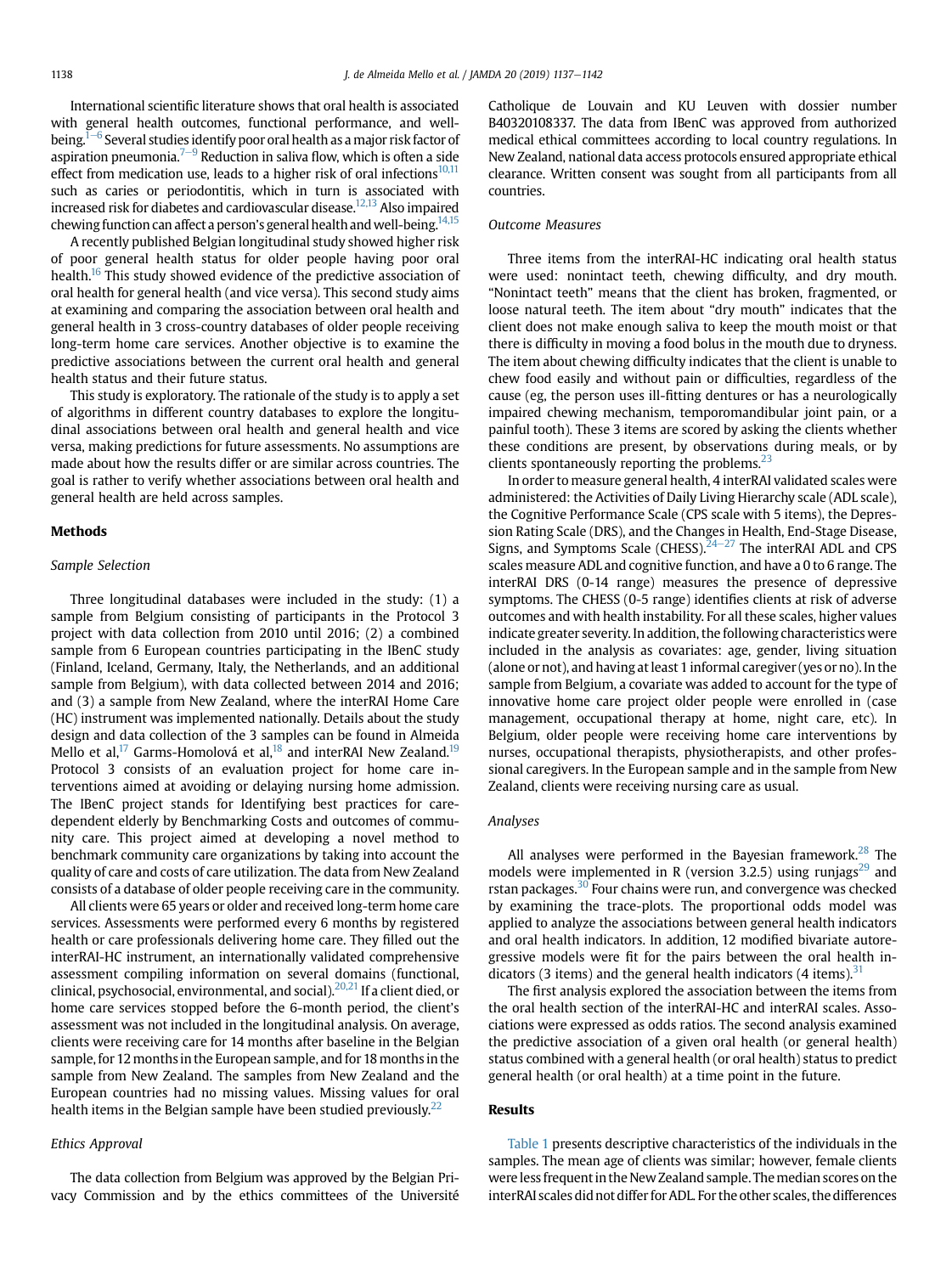<span id="page-2-0"></span>Table 1 Descriptive Characteristics of the 3 Samples

| Characteristics                      | Belgium<br>$(n = 8359)$ | <b>IBenC</b><br>$(n = 2501)$ | New<br>Zealand<br>$(n = 15,012)$ |
|--------------------------------------|-------------------------|------------------------------|----------------------------------|
| Age, mean (SD)                       | 81.2 (7.0)              | 82.7(7.3)                    | 83.0 (7.4)                       |
| Gender, % female                     | 68.3                    | 67.9                         | 59.4                             |
| ADL Hierarchy (0-6), median          | 2                       | 2                            | 2                                |
| ADL 3-6, %                           | 45.70                   | 44.66                        | 25.98                            |
| CPS score 0-6, median                | 1                       | 1                            | 2                                |
| CPS score 3-6, %                     | 29.56                   | 34.56                        | 29.98                            |
| DRS score 0-14, median               | 1                       | 0                            | $\Omega$                         |
| DRS score 3-14, %                    | 28.16                   | 23.50                        | 16.96                            |
| CHESS score 0-5, median              | 1                       | 1                            | 2                                |
| CHESS score 3-5, %                   | 9.69                    | 9.80                         | 27.96                            |
| Nonintact teeth. %                   | 13.1                    | 12.9                         | 10.3                             |
| Chewing difficulty, %                | 11.0                    | 11.0                         | 10.0                             |
| Dry mouth, %                         | 13.6                    | 14.9                         | 10.7                             |
| Living alone, %                      | 55.1                    | 59.1                         | 30.8                             |
| Has at least 1 informal caregiver, % | 78.6                    | 93.4                         | 97.0                             |

SD, standard deviation.

were of 1 point. Almost half of the clients in the Belgian and in the IBenC project samples showed moderate to severe ADL impairment, whereas it was 26% in the New Zealand sample. Cognitive impairment was the highest in the IBenC sample (34.6%) and very similar between the samples from Belgium and New Zealand (about 30%). In the Belgian sample, about 28% of the clients showed depressive symptoms, followed by the clients in the IBenC sample and New Zealand. The largest difference emerged from the CHESS. About 28% of the clients in the New Zealand sample showed health instability, whereas only about 10% in the samples from Belgium and IBenC project. People receiving full interRAI-HC assessments in New Zealand seem to have more clinical issues than in the European countries. This can be explained by the fact that formal home care provided by nurses is more widely available in the European countries than in New Zealand. In the European countries, nurses also give all types of ADL help, whereas in New Zealand this task is mostly provided by home support workers (health aides). Nurses focus more on clinical tasks and on incontinence care. In addition, clients in the New Zealand sample were the least likely to live alone (31%). Clients in the Belgian sample were the least likely to have an informal caregiver (79%). Between 10% and 15% of the clients presented oral health problems, and the most common problem was dry mouth.

# Association Between Oral Health and General Health

Table 2 shows the associations (odds ratios) from the proportional odds model between oral health status and general health indicators. Most of the significant odds ratios were higher than 1. This means that clients with oral health problems were more likely to suffer from poor general health, compared with older persons without these problems. Among the 3 oral health items, chewing difficulty was highly associated with all general health items in all 3 samples. In the sample from Belgium, the odds ratio for chewing difficulty and CPS was 5 times higher than in the other samples. In addition, nonintact teeth was associated with CPS and DRS in the 3 samples. In the samples from IBenC project and New Zealand, nonintact teeth was also associated with ADL functioning, and in the IBenC sample, the odds ratio was almost 4 times higher than in the sample from New Zealand. Moreover, nonintact teeth was associated with CHESS for Belgium and for the IBenC sample, but not for New Zealand.

Dry mouth was significantly associated with DRS and CHESS in all 3 samples, but this indicator was only associated with ADL impairment in the Belgian data set. In the other samples, there was no association between dry mouth and ADL function. A significant inverted association between dry mouth and cognitive function (CPS) was found in the samples from IBenC project and New Zealand. An inverse association means that people with dry mouth showed less cognitive problems. For Belgium, the results pointed in the same direction although the association was not significant.

# Predictive Association of Oral Health and General Health Items

[Figures 1, 2,](#page-3-0) and [3](#page-3-0) show the significant pairs of associations between oral health and general health indicators. The arrows were drawn from the estimates for the cross-lagged parameters [\(Supplementary Tables S1, S2,](#page-6-0) and [S3;](#page-7-0) gamma estimates:  $\gamma_{12}$  and  $\gamma_{21}$ ). A full arrow means a prediction with a positive association, showing that the presence of a current health problem is associated with an increased likelihood of the presence, or worsening, of another health problem at a future assessment. Therefore, a full arrow starting at an oral health item and pointing to a general health item indicates a positive association between these indicators, meaning that given a certain general health status, the presence of an oral health problem is associated with greater severity or impairment on the general health status at a future assessment. A bidirectional arrow means that the association is reciprocal, so it is significant in both directions, from an oral health item to a general health item and vice versa.

A dotted arrow means a prediction with an inverse association, showing that the presence of a current problem is associated with higher odds of an improvement or absence of another problem in the future.

The numbers on the arrows indicate the estimates for the crosslagged parameters (gamma estimates:  $\gamma_{12}$  and  $\gamma_{21}$ ). As the highest

#### Table 2

Odds Ratios of ADL, CPS, DRS, and CHESS Scores for Clients With Oral Health Problems Compared to Individuals Without

| Oral Health Indicators | General Health Indicators | Belgium ( $n = 8359$ ) |                          |       | IBenC $(n = 2501)$ |                          |      | New Zealand ( $n = 15,012$ ) |      |                          |  |
|------------------------|---------------------------|------------------------|--------------------------|-------|--------------------|--------------------------|------|------------------------------|------|--------------------------|--|
|                        |                           | Odds Ratio             | 95% Credible<br>Interval |       | Odds Ratio         | 95% Credible<br>Interval |      | Odds Ratio                   |      | 95% Credible<br>Interval |  |
| NT (yes $= 1$ )        | <b>ADL</b>                | 1.19                   | 0.92                     | 1.56  | 4.32               | 2.49                     | 7.45 | 1.14                         | 1.03 | 1.26                     |  |
| $CD (ves = 1)$         |                           | 3.45                   | 2.63                     | 4.55  | 2.12               | 1.18                     | 3.76 | 1.90                         | 1.72 | 2.09                     |  |
| $DM (yes = 1)$         |                           | 1.39                   | 1.09                     | 1.80  | 0.76               | 0.45                     | 1.29 | 1.03                         | 0.93 | 1.14                     |  |
| NT (yes $= 1$ )        | <b>CPS</b>                | 2.38                   | 1.63                     | 3.46  | 2.84               | 1.67                     | 4.87 | 1.17                         | 1.02 | 1.35                     |  |
| $CD (yes = 1)$         |                           | 10.88                  | 7.35                     | 16.29 | 2.06               | 1.17                     | 3.61 | 1.75                         | 1.53 | 2.00                     |  |
| $DM (yes = 1)$         |                           | 0.97                   | 0.68                     | 1.37  | 0.60               | 0.37                     | 0.99 | 0.58                         | 0.51 | 0.66                     |  |
| NT ( $ves = 1$ )       | <b>DRS</b>                | 1.71                   | 1.29                     | 2.26  | 1.62               | 1.04                     | 2.56 | 1.15                         | 1.01 | 1.29                     |  |
| $CD (yes = 1)$         |                           | 3.70                   | 2.77                     | 5.04  | 3.60               | 2.24                     | 5.84 | 1.69                         | 1.49 | 1.92                     |  |
| $DM (yes = 1)$         |                           | 3.71                   | 2.85                     | 4.86  | 2.54               | 1.72                     | 3.75 | 2.46                         | 2.18 | 2.76                     |  |
| NT (yes $= 1$ )        | <b>CHESS</b>              | 1.29                   | 1.07                     | 1.55  | 1.56               | 1.09                     | 2.24 | 1.01                         | 0.92 | 1.11                     |  |
| $CD (ves = 1)$         |                           | 3.10                   | 2.52                     | 3.83  | 2.54               | 1.68                     | 3.84 | 1.72                         | 1.57 | 1.89                     |  |
| DM ( $ves = 1$ )       |                           | 2.69                   | 2.23                     | 3.23  | 3.65               | 2.55                     | 5.19 | 2.27                         | 2.08 | 2.48                     |  |

Note. Bold values indicate significant odds ratios.

CD, chewing difficulty; DM, dry mouth; NT, nonintact teeth.

Analysis controlled for age, gender, living situation, and presence of at least 1 informal caregiver.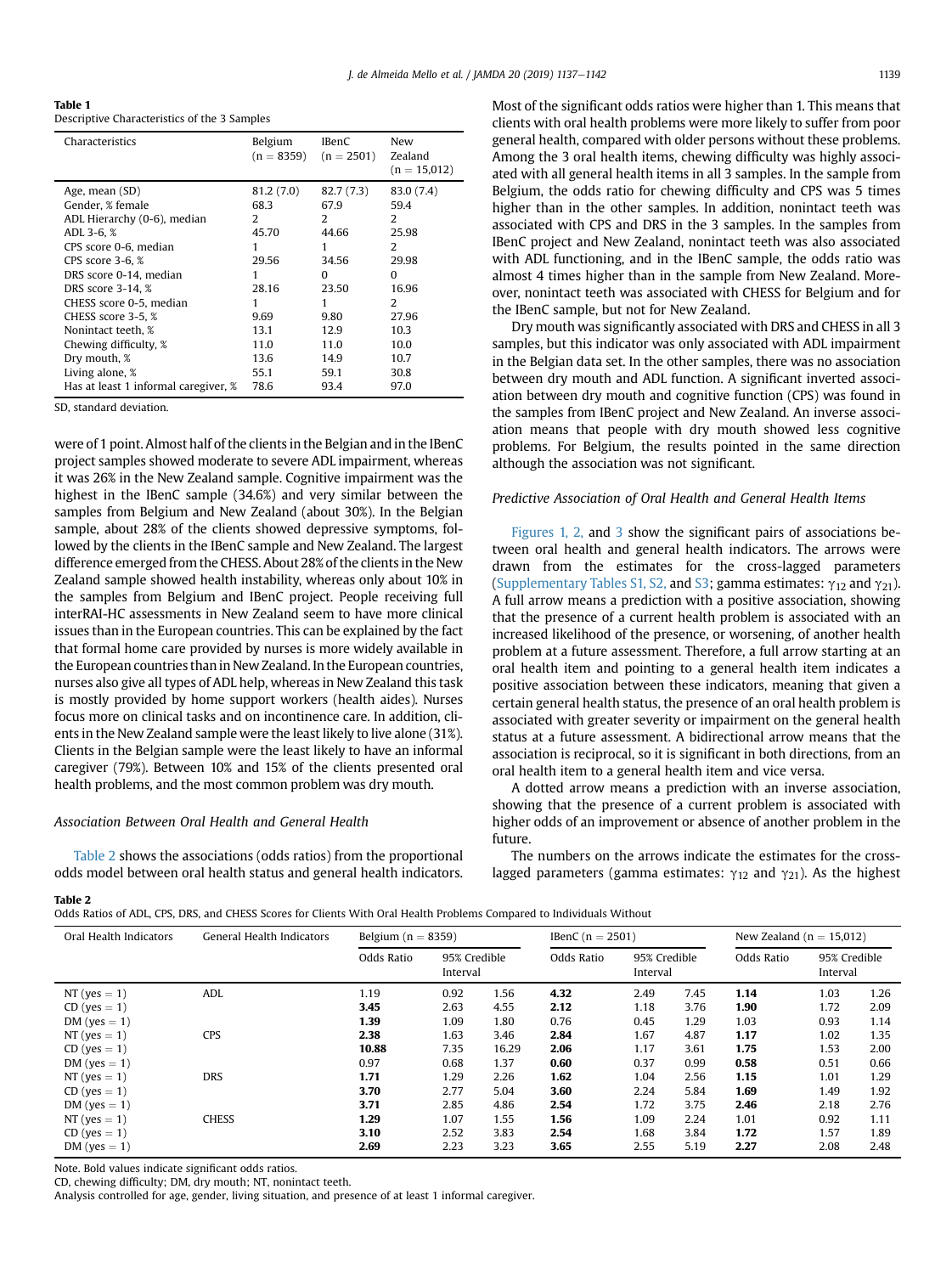<span id="page-3-0"></span>

Fig. 1. Significant associations of the current oral health (respectively general health) status to the future general health (respectively oral health) in the Belgian data set.



Fig. 2. Significant associations of the current oral health (respectively general health) status to the future general health (respectively oral health) in the IBenC data set.



Fig. 3. Significant associations of the current oral health (respectively general health) status to the future general health (respectively oral health) in the IBenC data set from New Zealand.

part of the prediction is made by the parameters  $\gamma_{11}$  and  $\gamma_{22}$ , which are the parameters related to the situation of the same indicator in the previous time period, these values are often close to 1. The values of the cross-lagged parameters are normally much lower than 1 as most of the prediction is made by the parameters  $\gamma_{11}$  and  $\gamma_{22}$ . The cross-lagged parameter  $\gamma_{12}$  (respectively  $\gamma_{21}$ ) is an indication of the amount of extra information that the current oral health (respectively general health) indicator provides to the future general health (respectively oral health) indicator. In case the cross-lagged parameters are significant, like all the estimates shown in the figure, this means that they are able to add to the prediction in the model.

Figure 1 shows the significant associations between oral health and general health indicators in the Belgian sample. The results show that, given current ADL, current chewing status is predictive of ADL status at the next time point. The bidirectional arrow shows that current ADL status is also predictive of chewing difficulty at the next time point. In summary, the estimate for the cross-lagged parameters indicates that given the current status of ADL (respectively chewing difficulty), the current chewing difficulty (respectively ADL) provides a significant amount of information in predicting the future value of ADL (respectively chewing difficulty). Chewing difficulty was also predictive of health instability and cognitive impairment. The bidirectional arrow also shows that CPS, unlike CHESS, was predictive of chewing difficulty at the next time point. Nonintact teeth was predictive of CHESS and ADL at the next time point, but only CPS was predictive of nonintact teeth. Dry mouth was predictive of DRS at the next time point and vice versa, showing that current dry mouth status was associated with more depressive symptoms at follow-up and vice versa. Dry mouth was also predictive of ADL at the next time point. In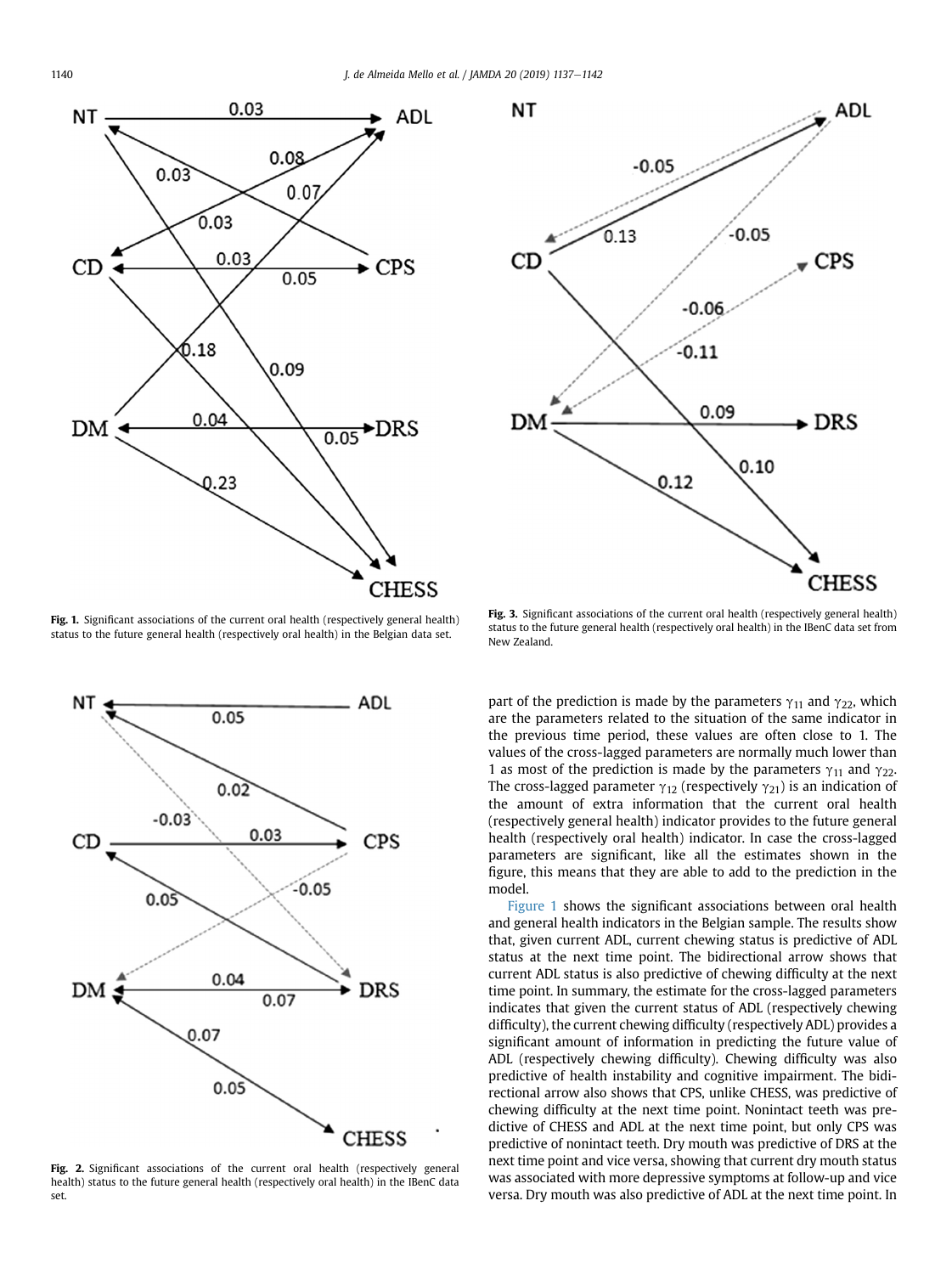addition, given the current health instability status, dry mouth was predictive of health instability at the next time point.

The results for the pairs of associations between oral health and general health indicators from the IBenC data set can be found in [Figure 2](#page-3-0). In this model, given current DRS and CHESS, current dry mouth predicts both DRS and CHESS at a time point in the future. DRS and CHESS can also predict dry mouth at the next time point. In addition, DRS is predictive of chewing difficulty. The results also show that CPS and ADL are both predictive of nonintact teeth.

The dotted arrow from nonintact teeth to DRS shows a significant inverse association between these indicators, as well as the dotted arrow from CPS to dry mouth. This means that a decrease in cognitive problems is associated with increased odds for dry mouth in the future and that presence of nonintact teeth is associated with less depressive symptoms in the future.

[Figure 3](#page-3-0) shows the associations between oral health and general health indicators from the New Zealand sample. The results point out that given a current ADL status, chewing difficulty is predictive of ADL. The dotted line in the opposite direction shows a significant inverse association between ADL and chewing difficulty. In addition, given current CHESS, chewing difficulty is predictive of CHESS in the future. Dry mouth is predictive of DRS and CHESS at a time point in the future, but no associations were found between nonintact teeth and the health indicators.

The dotted lines show a significant inverse association between ADL and dry mouth, as well as between CPS and dry mouth and vice versa.

In summary, the predictive association between dry mouth and health instability emerged in all 3 samples, as well as between dry mouth and depressive symptoms. An inverse predictive association was found between dry mouth and CPS in the samples from IBenC and New Zealand but not in the Belgian sample. For CPS and the prediction of nonintact teeth, the association emerged for the samples from Belgium and IBenC, but not for New Zealand, as well as the prediction between nonintact teeth and ADL. Chewing difficulty showed predictive association for ADL and CHESS for Belgium and New Zealand.

# Discussion

This research paper shows evidence of the association between oral health and general health using large cross-country databases: Belgium, IBenC project, and New Zealand.When comparing the odds ratios for oral health and general health for the 3 study populations, most crosssectional associations were similar. The associations between chewing difficulty and ADL, cognition, depressive symptoms, and health instability were confirmed. Moreover, the associations between nonintact teeth and cognition, aswell as nonintact teeth and depressive symptoms, were verified, as were the associations between dry mouth and depressive symptoms and dry mouth and health instability. The results show the relevance of oral health in relation to general health and vice versa. Strong significant associations between oral health and general health were confirmed in the 3 data sets, providing evidence of robust interrelation between oral health and general health.

In practice, the results indicate that an oral health assessment and the treatment of oral health problems should be fostered, and that this can help older people to remain in good health. The treatment of oral health problems, especially when complemented with tailored nutritional advice, can avoid nutritional intake deficiencies, which in turn can prevent general health problems. $32-34$  $32-34$  $32-34$  In addition, associations show that if older people have good general health, they seem to have better oral health.<sup>16</sup>

In our results, chewing difficulty was associated with each of the general health indicators. Chewing difficulty indicates difficulty in masticating and can have many causes (eg, ill-fitting dentures, neurologic impairment, temporomandibular joint pain, painful tooth, etc); however, the cause itself is not being registered within the interRAI assessment, but is the occurrence of the problem. The problem can be detected as a result of the comprehensiveness of the assessment and the systematic follow-up. Further examination is needed to find the direct cause and to start adequate treatment.  $34-36$ Dry mouth and nonintact teeth showed significant associations with almost all general health indicators in the 3 countries. The association between nonintact teeth and general health is not well documented in the scientific literature, and this study can trigger further research. Nonintact teeth, however, is a rather vague description of a dental condition and can imply both infectious (caries) and noninfectious (eg attrition, erosion) dental conditions. The mechanism underlying the association between nonintact teeth and general health conditions depends on the specific etiology of the dental disease.

The results also suggest that dry mouth is associated with better cognitive function. The latter finding may be explained by the fact that drugs for dementia often induce dry mouth and that the drug-induced cognitive improvement is thereby associated with dry mouth.<sup>[37,38](#page-5-0)</sup>

In the population of our study, we suspect that the highest contributor to dry mouth is medication use, seen by the prevalence of polypharmacy in older adults.<sup>39</sup> On the other hand, functional loss or cognitive problems are most likely the contributors to nonintact teeth and chewing difficulty as older people lose their capacity to perform self-care sufficiently. Addressing dry mouth, nonintact teeth, and chewing difficulty will require different approaches. A review of the medication could be a possible strategy to treat dry mouth, as well as nondrug treatments for depression and anxiety. $37,40-42$  $37,40-42$  $37,40-42$  For nonintact teeth and chewing difficulty, dental checkups and care, including support with daily oral self-care, could be effective. $43,44$ 

The predictions from the second analysis differed in some cases but the model provided validation for the ability to predict outcomes, and the results were significant. This finding is important in order to work on prevention of oral health and general health problems. The inclusion of oral health indicators in longitudinal research of health outcomes, although important, is rarely done. Raising awareness for oral health assessment and treatment is advisable. Policy makers should foster oral health promotion and care in order to keep older adults in good health.

Although the interRAI assessments are comprehensive and have proven validity for many aspects of general health (cognition, functional performance, depressive symptoms, health instability, etc), some authors point out that the items about oral health from the previous version of the interRAI instruments (RAI 2.0) did not detect all oral health problems present, contesting their validity. $45-47$  $45-47$  This is due to lack of completeness and unclear wording of the items, or due to lack of training. A European study found substantial agreement with regard to inter-rater reliability and a kappa of 0.81 for test-retest reliability on the interRAI items about nutrition and oral status, among nursing home residents.<sup>48</sup> In our study, professional caregivers received training to fill out the items in general, and the assessment was not only based on selfreport. This may have mitigated the problem, but further research is needed to evaluate whether these items should be adapted or replaced by more valid and sensitive oral health items.

#### Strengths and Limitations

A strength of the present study was the availability of large longitudinal databases. The tested Bayesian models can be considered more appropriate than regression analysis because of the complexity of the data. Further, this approach was chosen for the more flexible modeling tools in Bayesian software such as Stan.

A limitation of the study was the selection bias, as only clients receiving home care were included. The population in the study is thus not representative of a general population of older people in the community. Because of the General Data Protection Regulation,<sup>[49](#page-5-0)</sup> the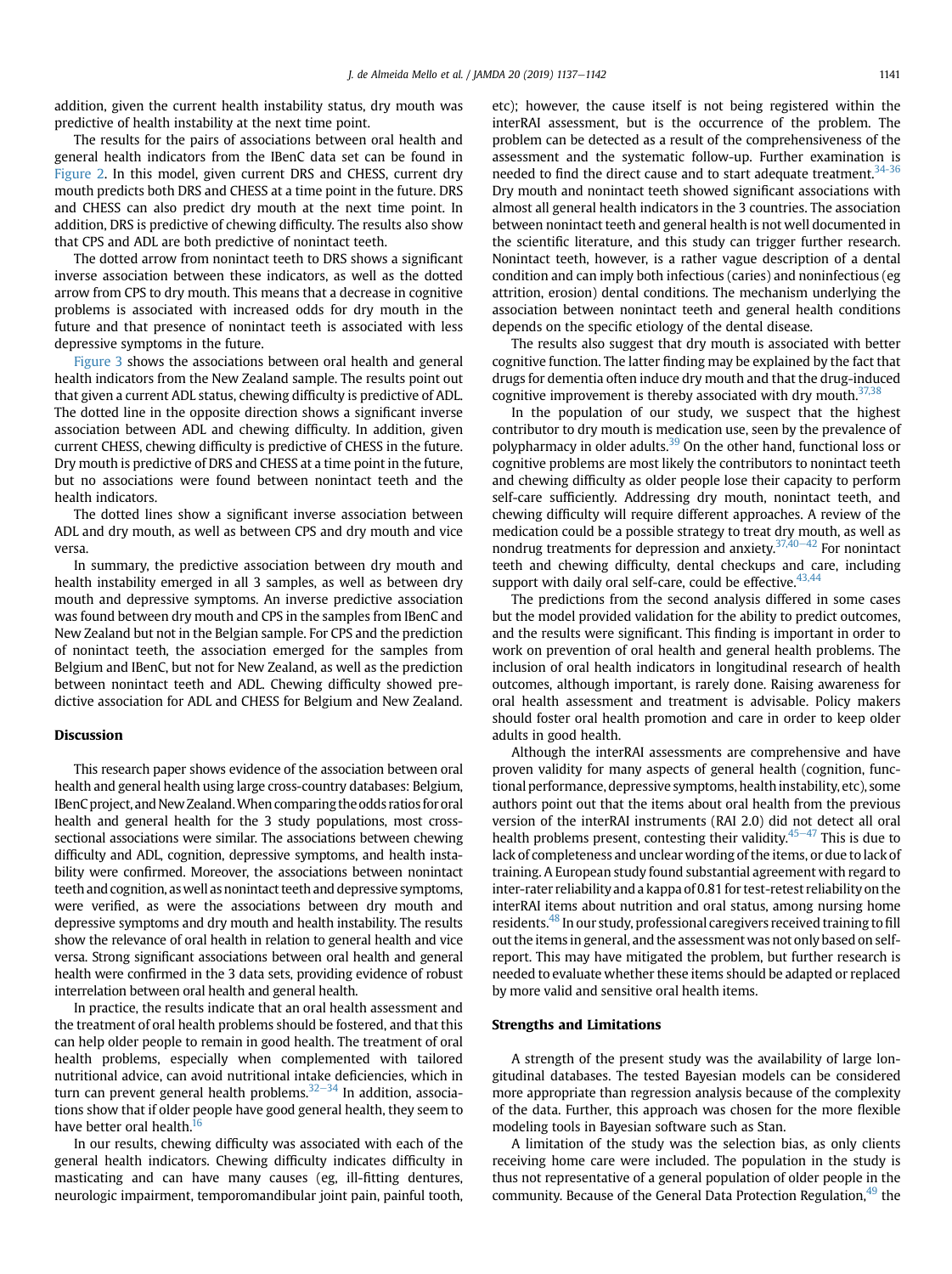<span id="page-5-0"></span>3 data sets could not be merged and, therefore, parameter differences between the samples and the models could not be tested and the construction of 1 large model was not possible. In addition, no data on medication use or diagnoses could be included in the analysis. Underdetection of oral health problems using the interRAI items was previously mentioned in other studies but could not be tested or evaluated in this study.

# Conclusions and Implications

The results point out the need of the inclusion of oral health assessment and advice from dentists or oral health practitioners into the multidisciplinary conversation. This would allow for the development of care plans focusing also on preventing oral health problems, with the broader goal of improving general health. The interRAI assessments can be used to trigger decision-support algorithms called Client Assessment Protocols (CAPs). $^{21}$  An oral health CAP has not yet been developed but it would be an asset in order to identify clients who have current oral health problems and clients who are at risk of developing them.

#### References

- 1. [Tsakos G, Quiñonez C, Sabbah W, et al. A sober look at the links between oral](http://refhub.elsevier.com/S1525-8610(19)30246-4/sref1) [and general health. J Epidemiol Community Health 2013;67:381](http://refhub.elsevier.com/S1525-8610(19)30246-4/sref1)-[382.](http://refhub.elsevier.com/S1525-8610(19)30246-4/sref1)
- 2. [Kimura Y, Ogawa H, Yoshihara A, et al. Evaluation of chewing ability and its](http://refhub.elsevier.com/S1525-8610(19)30246-4/sref2) [relationship with activities of daily living, depression, cognitive status and food](http://refhub.elsevier.com/S1525-8610(19)30246-4/sref2) [intake in the community-dwelling elderly. Geriatr Gerontol Int 2013;13:](http://refhub.elsevier.com/S1525-8610(19)30246-4/sref2) [718](http://refhub.elsevier.com/S1525-8610(19)30246-4/sref2)-[725](http://refhub.elsevier.com/S1525-8610(19)30246-4/sref2)
- 3. [Locker D. Concepts of oral health, disease and the quality of life. In: Slade GD,](http://refhub.elsevier.com/S1525-8610(19)30246-4/sref3) [editor. Measuring Oral Health and Quality of Life. Chapel Hill, NC: University of](http://refhub.elsevier.com/S1525-8610(19)30246-4/sref3) [North Carolina, Dental Ecology; 1997. p. 11](http://refhub.elsevier.com/S1525-8610(19)30246-4/sref3)-[23](http://refhub.elsevier.com/S1525-8610(19)30246-4/sref3).
- 4. [Welmer AK, Rizzuto D, Parker MG, Xu W. Impact of tooth loss on walking speed](http://refhub.elsevier.com/S1525-8610(19)30246-4/sref4) [decline over time in older adults: A population-based cohort study. Aging Clin](http://refhub.elsevier.com/S1525-8610(19)30246-4/sref4) [Exp Res 2017;29:793](http://refhub.elsevier.com/S1525-8610(19)30246-4/sref4)-[800](http://refhub.elsevier.com/S1525-8610(19)30246-4/sref4).
- 5. [AlJameel AH, Watt RG, Brunner EJ, Tsakos G. Earlier depression and later-life](http://refhub.elsevier.com/S1525-8610(19)30246-4/sref5) self-reported chewing diffi[culties: Results from the Whitehall II study. J Oral](http://refhub.elsevier.com/S1525-8610(19)30246-4/sref5) Rehabil 2015:42:98-[104](http://refhub.elsevier.com/S1525-8610(19)30246-4/sref5).
- 6. [Onder G, Liperoti R, Soldato M, et al. Chewing problems and mortality in older](http://refhub.elsevier.com/S1525-8610(19)30246-4/sref6) [adults in home care: Results from the aged in home care study. J Am Geriatr Soc](http://refhub.elsevier.com/S1525-8610(19)30246-4/sref6)  $2007:55:1961 - 1966$
- 7. [Oh E, Weintraub N, Dhanani S. Can we prevent aspiration pneumonia in the](http://refhub.elsevier.com/S1525-8610(19)30246-4/sref7) [nursing home? J Am Med Dir Assoc 2005;6:S76](http://refhub.elsevier.com/S1525-8610(19)30246-4/sref7)-[S80](http://refhub.elsevier.com/S1525-8610(19)30246-4/sref7).
- 8. [Luk JK, Chan DK. Preventing aspiration pneumonia in older people: Do we have](http://refhub.elsevier.com/S1525-8610(19)30246-4/sref8) the "know-how"[? Hong Kong Med J 2014;20:421](http://refhub.elsevier.com/S1525-8610(19)30246-4/sref8)-[427.](http://refhub.elsevier.com/S1525-8610(19)30246-4/sref8)
- 9. [Müller F. Oral hygiene reduces the mortality from aspiration pneumonia in frail](http://refhub.elsevier.com/S1525-8610(19)30246-4/sref9) [elders. J Dent Res 2015;94:14S](http://refhub.elsevier.com/S1525-8610(19)30246-4/sref9)-[16S](http://refhub.elsevier.com/S1525-8610(19)30246-4/sref9).
- 10. [Pedersen AML, Sørensen CE, Proctor GB, et al. Salivary secretion in health and](http://refhub.elsevier.com/S1525-8610(19)30246-4/sref10) [disease. J Oral Rehabil 2018;45:730](http://refhub.elsevier.com/S1525-8610(19)30246-4/sref10)-[746](http://refhub.elsevier.com/S1525-8610(19)30246-4/sref10).
- 11. [Napeñas JJ, Rouleau TS. Oral complications of Sjögren](http://refhub.elsevier.com/S1525-8610(19)30246-4/sref11)'s syndrome. Oral Max[illofac Surg Clin North Am 2014;26:55](http://refhub.elsevier.com/S1525-8610(19)30246-4/sref11)-[62.](http://refhub.elsevier.com/S1525-8610(19)30246-4/sref11)
- 12. [Graziani F, Gennai S, Solini A, Petrini M. A systematic review and meta-analysis](http://refhub.elsevier.com/S1525-8610(19)30246-4/sref12) [of epidemiologic observational evidence on the effect of periodontitis on dia](http://refhub.elsevier.com/S1525-8610(19)30246-4/sref12)[betes: An update of the EFP-AAP review. J Clin Periodontol 2018;45:167](http://refhub.elsevier.com/S1525-8610(19)30246-4/sref12)-[187.](http://refhub.elsevier.com/S1525-8610(19)30246-4/sref12)
- 13. [Lamster IB, Pagan M. Periodontal disease and the metabolic syndrome. Int Dent](http://refhub.elsevier.com/S1525-8610(19)30246-4/sref13) 2017;67:67-[77.](http://refhub.elsevier.com/S1525-8610(19)30246-4/sref13)
- 14. [Teixeira FB, Pereira Fernandes Lde M, Tavares Noronha PA, et al. Masticatory](http://refhub.elsevier.com/S1525-8610(19)30246-4/sref14) defi[ciency as a risk factor for cognitive dysfunction. Int J Med Sci 2014;11:](http://refhub.elsevier.com/S1525-8610(19)30246-4/sref14)  $209 - 214$  $209 - 214$ .
- 15. [Tada A, Miura H. Association between mastication and cognitive status: A](http://refhub.elsevier.com/S1525-8610(19)30246-4/sref15) [systematic review. Arch Gerontol Geriatr 2017;70:44](http://refhub.elsevier.com/S1525-8610(19)30246-4/sref15)-[53](http://refhub.elsevier.com/S1525-8610(19)30246-4/sref15).
- 16. [Trung DT, Krausch-Hofmann S, Duyck J, et al. Association between oral health](http://refhub.elsevier.com/S1525-8610(19)30246-4/sref16) [and general health indicators in older adults. Sci Rep 2018;8:8871.](http://refhub.elsevier.com/S1525-8610(19)30246-4/sref16)
- 17. [de Almeida Mello J, Van Durme T, Macq J, Declercq A. Interventions to delay](http://refhub.elsevier.com/S1525-8610(19)30246-4/sref17) [institutionalization of frail older persons: design of a longitudinal study in the](http://refhub.elsevier.com/S1525-8610(19)30246-4/sref17) [home care setting. BMC Pub Health 2012;12:615](http://refhub.elsevier.com/S1525-8610(19)30246-4/sref17).
- 18. [Garms-Homolová V, Notthoff N, Declercq A, et al. Social and functional health](http://refhub.elsevier.com/S1525-8610(19)30246-4/sref18) [of home care clients with different levels of cognitive impairments. Aging Ment](http://refhub.elsevier.com/S1525-8610(19)30246-4/sref18) Health 2017:21:18-[23](http://refhub.elsevier.com/S1525-8610(19)30246-4/sref18).
- 19. New Zealand Technical Advisory Services (TAS), New Zealand. Ad-hoc dataset provided from interRAI New Zealand data warehouse, Request number 2017- 328, April 2018. Available at: [www.interrai.co.nz.](http://www.interrai.co.nz) Accessed March 20, 2019.
- 20. [Landi F, Tua E, Onder G, et al. The Minimum Data Set for Home Care: A valid](http://refhub.elsevier.com/S1525-8610(19)30246-4/sref20) [instrument to assess frail older people living in community. Med Care 2000;30:](http://refhub.elsevier.com/S1525-8610(19)30246-4/sref20) [1184](http://refhub.elsevier.com/S1525-8610(19)30246-4/sref20)-[1190](http://refhub.elsevier.com/S1525-8610(19)30246-4/sref20).
- 21. [Carpenter GI, Hirdes JP. Using interRAI assessment systems to measure and](http://refhub.elsevier.com/S1525-8610(19)30246-4/sref21) [maintain quality of long-term care in OECD/European Commission: A good life](http://refhub.elsevier.com/S1525-8610(19)30246-4/sref21) [in old age? Monitoring and improving quality in long-term care. OECD Health](http://refhub.elsevier.com/S1525-8610(19)30246-4/sref21) [Policy Studies. Paris: OECD Publishing; 2013. p. 93](http://refhub.elsevier.com/S1525-8610(19)30246-4/sref21)-[139](http://refhub.elsevier.com/S1525-8610(19)30246-4/sref21).
- 22. [Krausch-Hofmann S, Bogaerts K, Hofmann M, et al. Missing Oral Health-Related](http://refhub.elsevier.com/S1525-8610(19)30246-4/sref22) [Data in the interRAI-HC - Associations with Selected Variables of General](http://refhub.elsevier.com/S1525-8610(19)30246-4/sref22) [Health and the Effect of Multiple Imputation on the Relationship between Oral](http://refhub.elsevier.com/S1525-8610(19)30246-4/sref22) [and General Health. Plos One 2015;10:e0146065.](http://refhub.elsevier.com/S1525-8610(19)30246-4/sref22)
- 23. [Morris JN, Fries BE, Bernabei R, et al. interRAI Home Care \(HC\) assessment form](http://refhub.elsevier.com/S1525-8610(19)30246-4/sref23) and user'[s manual. USA: interRAI; 2009.](http://refhub.elsevier.com/S1525-8610(19)30246-4/sref23)
- 24. [Morris JN, Fries BE, Morris S. Scaling ADLs within the MDS. J Gerontol A Biol Sci](http://refhub.elsevier.com/S1525-8610(19)30246-4/sref24) Med Sci 1999:54:M546-[M553.](http://refhub.elsevier.com/S1525-8610(19)30246-4/sref24)
- 25. [Morris JN, Fries BE, Mehr DR, et al. MDS Cognitive Performance Scale. J Gerontol](http://refhub.elsevier.com/S1525-8610(19)30246-4/sref25) 1994:49:M174-[M182.](http://refhub.elsevier.com/S1525-8610(19)30246-4/sref25)
- 26. [Burrows AB, Morris JN, Simon SE, et al. Development of a Minimum Data Set](http://refhub.elsevier.com/S1525-8610(19)30246-4/sref26)[based depression rating scale for use in nursing homes. Age Ageing 2000;29:](http://refhub.elsevier.com/S1525-8610(19)30246-4/sref26) [165](http://refhub.elsevier.com/S1525-8610(19)30246-4/sref26)-[172](http://refhub.elsevier.com/S1525-8610(19)30246-4/sref26)
- 27. [Hirdes JP, Frijters DH, Teare GF. The MDS-CHESS Scale: A new measure to](http://refhub.elsevier.com/S1525-8610(19)30246-4/sref27) [predict mortality in institutionalized older people. J Am Geriatr Soc 2003;51:](http://refhub.elsevier.com/S1525-8610(19)30246-4/sref27)  $96 - 100.$  $96 - 100.$  $96 - 100.$  $96 - 100.$
- 28. Lesaffre E, Lawson AB. Bayesian Biostatistics. Series: Statistics in Practice 2012. New York: Wiley. Available at: [https://books.google.be/books?id](https://books.google.be/books?id=WV7KVjEQnJMC)=[WV7KVjEQnJMC](https://books.google.be/books?id=WV7KVjEQnJMC); 2012.
- 29. [Denwood MJ. Runjags: An R package providing interface utilities, model tem](http://refhub.elsevier.com/S1525-8610(19)30246-4/sref29)[plates, parallel computing methods and additional distributions for MCMC](http://refhub.elsevier.com/S1525-8610(19)30246-4/sref29) [models in JAGS. J Stat Softw 2016;71:1](http://refhub.elsevier.com/S1525-8610(19)30246-4/sref29)-[25](http://refhub.elsevier.com/S1525-8610(19)30246-4/sref29).
- 30. Stan Development Team. RStan: The R interface to Stan. Version 2.16. Available at: <http://mc-stan.org/>.
- 31. [Johnson VE, Albert JH. Ordinal Data Modeling. New York: Springer; 2000](http://refhub.elsevier.com/S1525-8610(19)30246-4/sref31).
- 32. [Sheiham A, Steele J. Does the condition of the mouth and teeth affect the ability](http://refhub.elsevier.com/S1525-8610(19)30246-4/sref32) [to eat certain foods, nutrient and dietary intake and nutritional status amongst](http://refhub.elsevier.com/S1525-8610(19)30246-4/sref32) [older people? Public Health Nutr 2001;4:797](http://refhub.elsevier.com/S1525-8610(19)30246-4/sref32)-[803](http://refhub.elsevier.com/S1525-8610(19)30246-4/sref32).
- 33. [Ono S, Ishimaru M, Yamana H, et al. Enhanced oral care and health outcomes](http://refhub.elsevier.com/S1525-8610(19)30246-4/sref33) [among nursing facility residents: Analysis using the national long-term care](http://refhub.elsevier.com/S1525-8610(19)30246-4/sref33) [database in Japan. J Am Med Dir Assoc 2017;18:277.e1](http://refhub.elsevier.com/S1525-8610(19)30246-4/sref33)-[277.e5](http://refhub.elsevier.com/S1525-8610(19)30246-4/sref33).
- 34. [Kossioni A. The association of poor oral health parameters with malnutrition in](http://refhub.elsevier.com/S1525-8610(19)30246-4/sref34) [older adults: A review considering the potential implications for cognitive](http://refhub.elsevier.com/S1525-8610(19)30246-4/sref34) [impairment nutrients. Nutrients 2018;10](http://refhub.elsevier.com/S1525-8610(19)30246-4/sref34).
- 35. Woo J, Tong C, Yu R. Chewing diffi[culty should be included as a geriatric syn](http://refhub.elsevier.com/S1525-8610(19)30246-4/sref35)[drome. Nutrients 2018;10](http://refhub.elsevier.com/S1525-8610(19)30246-4/sref35).
- 36. [Takagi D, Watanabe Y, Edahiro A, et al. Factors affecting masticatory function of](http://refhub.elsevier.com/S1525-8610(19)30246-4/sref36) [community-dwelling older people: Investigation of the differences in the](http://refhub.elsevier.com/S1525-8610(19)30246-4/sref36) [relevant factors for subjective and objective assessment. Gerodontology 2017;](http://refhub.elsevier.com/S1525-8610(19)30246-4/sref36) [34:357](http://refhub.elsevier.com/S1525-8610(19)30246-4/sref36)-[364.](http://refhub.elsevier.com/S1525-8610(19)30246-4/sref36)
- 37. [Tan CKE, Lexomboon D, Sandborgh-Englund G, et al. Medications that cause dry](http://refhub.elsevier.com/S1525-8610(19)30246-4/sref37) [mouth as an adverse effect in older people: A systematic review and meta](http://refhub.elsevier.com/S1525-8610(19)30246-4/sref37)analysis. J Am Geriatr Soc  $2018;66:76-84$ .
- 38. [Gil-Montoya JA, Barrios R, Sánchez-Lara I, et al. Prevalence of drug-induced](http://refhub.elsevier.com/S1525-8610(19)30246-4/sref38) [xerostomia in older adults with cognitive impairment or dementia: An obser](http://refhub.elsevier.com/S1525-8610(19)30246-4/sref38)[vational study. Drugs Aging 2016;33:611.](http://refhub.elsevier.com/S1525-8610(19)30246-4/sref38)
- 39. [Stewart D, Mair A, Wilson M, et al. SIMPATHY Consortium guidance to manage](http://refhub.elsevier.com/S1525-8610(19)30246-4/sref39) [inappropriate polypharmacy in older people: Systematic review and future](http://refhub.elsevier.com/S1525-8610(19)30246-4/sref39) [developments. Expert Opin Drug Saf 2017;16:203](http://refhub.elsevier.com/S1525-8610(19)30246-4/sref39)-[213](http://refhub.elsevier.com/S1525-8610(19)30246-4/sref39).
- 40. [Altamimi AM. Update knowledge of dry mouth](http://refhub.elsevier.com/S1525-8610(19)30246-4/sref40)-[A guideline for dentists. Afr](http://refhub.elsevier.com/S1525-8610(19)30246-4/sref40) Health Sci 2014:14:736-[742.](http://refhub.elsevier.com/S1525-8610(19)30246-4/sref40)
- 41. [Takiguchi T, Yoshihara A, Takano N, Miyazaki H. Oral health and depression in](http://refhub.elsevier.com/S1525-8610(19)30246-4/sref41) [older Japanese people. Gerodontology 2016;33:439](http://refhub.elsevier.com/S1525-8610(19)30246-4/sref41)-[446](http://refhub.elsevier.com/S1525-8610(19)30246-4/sref41).
- 42. [Dudas R, Malouf R, McCleery J, Dening T. Antidepressants for treating depres](http://refhub.elsevier.com/S1525-8610(19)30246-4/sref42)[sion in dementia. Cochrane Database Syst Rev 2018;8:CD003944.](http://refhub.elsevier.com/S1525-8610(19)30246-4/sref42)
- 43. [Razak PA, Richard KMJ, Thankachan RP, et al. Geriatric oral health: A review](http://refhub.elsevier.com/S1525-8610(19)30246-4/sref43) article. J Int Oral Health  $2014;6:110-116$  $2014;6:110-116$ .
- 44. [Tomata Y, Watanabe T, Sugiyama K, et al. Effects of a community-based pro](http://refhub.elsevier.com/S1525-8610(19)30246-4/sref44)[gram for oral health and nutrition on cost-effectiveness by preventing](http://refhub.elsevier.com/S1525-8610(19)30246-4/sref44) [disability in Japanese frail elderly: A quasi-experimental study using pro](http://refhub.elsevier.com/S1525-8610(19)30246-4/sref44)[pensity score matching. J Am Med Dir Assoc 2017;18:678](http://refhub.elsevier.com/S1525-8610(19)30246-4/sref44)-[685](http://refhub.elsevier.com/S1525-8610(19)30246-4/sref44).
- 45. [Hoben M, Poss JW, Norton PG, Estabrooks CA. Oral/dental items in the](http://refhub.elsevier.com/S1525-8610(19)30246-4/sref45) [resident assessment instrument](http://refhub.elsevier.com/S1525-8610(19)30246-4/sref45)-[Minimum Data Set 2.0 lack validity: Re](http://refhub.elsevier.com/S1525-8610(19)30246-4/sref45)[sults of a retrospective, longitudinal validation study. Popul Health Metr](http://refhub.elsevier.com/S1525-8610(19)30246-4/sref45) [2016;14:36](http://refhub.elsevier.com/S1525-8610(19)30246-4/sref45).
- 46. Cohen-Mansfi[eld J, Lipson S. The underdetection of pain of dental etiology in](http://refhub.elsevier.com/S1525-8610(19)30246-4/sref46) [persons with dementia. Am J Alzheimers Dis Other Demen 2002;17:](http://refhub.elsevier.com/S1525-8610(19)30246-4/sref46)  $249 - 253.$  $249 - 253.$  $249 - 253.$  $249 - 253.$
- 47. [Folse GJ. National MDS and dental de](http://refhub.elsevier.com/S1525-8610(19)30246-4/sref47)ficiency data reported by the US [Health Care Financing Administration \(HCFA\). Spec Care Dentist 2001;21:](http://refhub.elsevier.com/S1525-8610(19)30246-4/sref47)  $37 - 38.$  $37 - 38.$  $37 - 38.$  $37 - 38.$
- 48. [Onder G, Carpenter I, Finne-Soveri H, et al. Assessment of nursing home resi](http://refhub.elsevier.com/S1525-8610(19)30246-4/sref48)[dents in Europe: The Services and Health for Elderly in Long TERm care](http://refhub.elsevier.com/S1525-8610(19)30246-4/sref48) [\(SHELTER\) study. BMC Health Serv Res 2012;12:5.](http://refhub.elsevier.com/S1525-8610(19)30246-4/sref48)
- 49. European Commission. 2018 reform of EU data protection rules. Available at: [https://ec.europa.eu/commission/priorities/justice-and-fundamental-rights/](https://ec.europa.eu/commission/priorities/justice-and-fundamental-rights/data-protection/2018-reform-eu-data-protection-rules_en) [data-protection/2018-reform-eu-data-protection-rules\\_en](https://ec.europa.eu/commission/priorities/justice-and-fundamental-rights/data-protection/2018-reform-eu-data-protection-rules_en). Accessed November 26, 2018.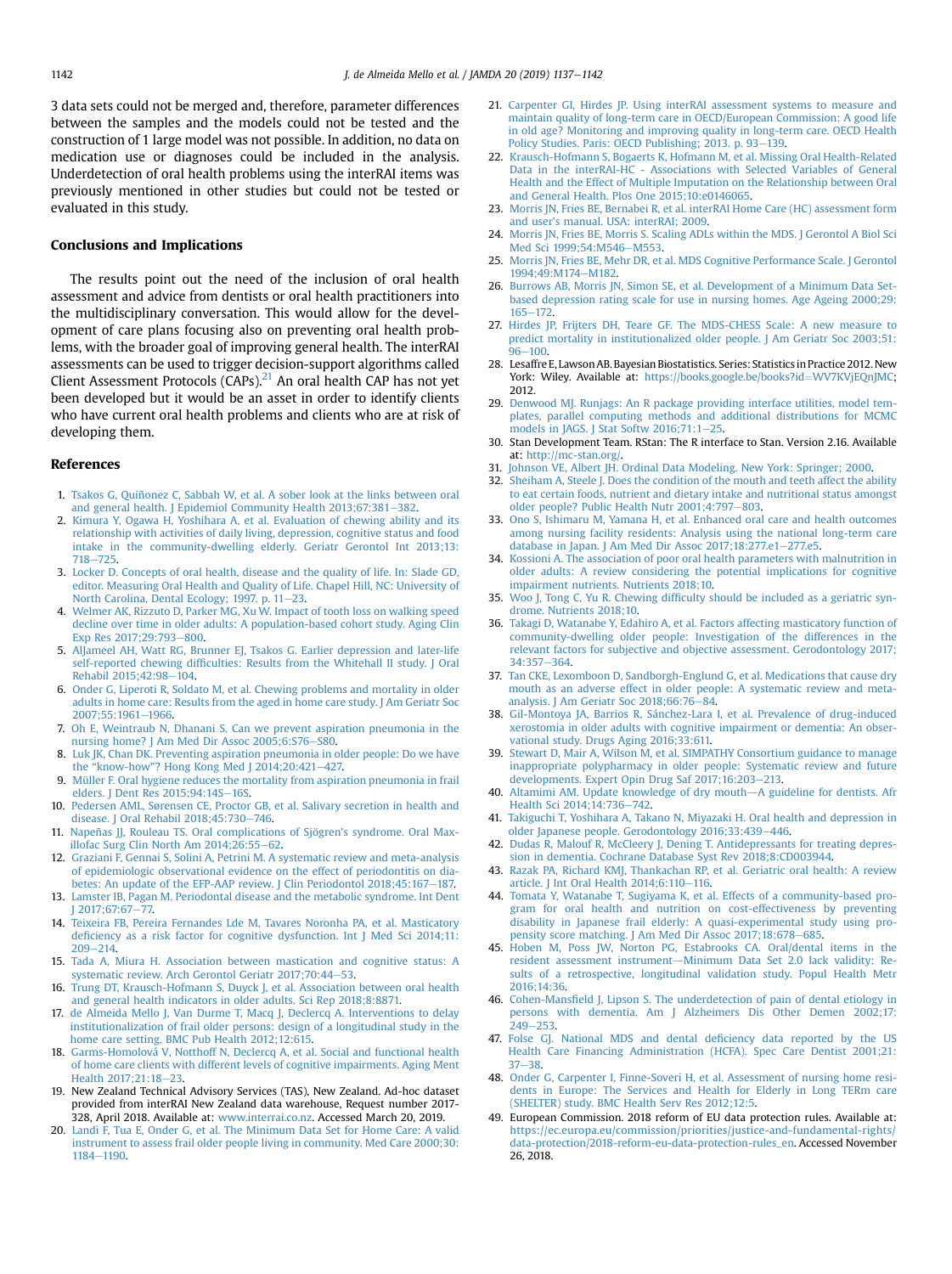# <span id="page-6-0"></span>Supplementary Table S1

Parameter Estimates and 95% Credible Intervals for All y's for All Pairs of 1 Oral Health and 1 General Health Indicator: Belgium<br>.

| Pair         | $Y_{11}$ |                          | $\gamma_{12}$ |          |                          | $\gamma_{21}$ |          |                          | $\gamma_{22}$ |          |                          |      |
|--------------|----------|--------------------------|---------------|----------|--------------------------|---------------|----------|--------------------------|---------------|----------|--------------------------|------|
|              | Estimate | 95% Credible<br>Interval |               | Estimate | 95% Credible<br>Interval |               | Estimate | 95% Credible<br>Interval |               | Estimate | 95% Credible<br>Interval |      |
| ADL and NT   | 0.83     | 0.82                     | 0.84          | 0.03     | 0.001                    | 0.06          | 0.00     | $-0.02$                  | 0.03          | 0.98     | 0.98                     | 0.99 |
| ADL and CD   | 0.83     | 0.82                     | 0.84          | 0.08     | 0.04                     | 0.11          | 0.03     | 0.002                    | 0.06          | 0.97     | 0.95                     | 0.98 |
| ADL and DM   | 0.83     | 0.82                     | 0.84          | 0.07     | 0.04                     | 0.11          | 0.00     | $-0.03$                  | 0.03          | 0.96     | 0.95                     | 0.97 |
| CPS and NT   | 0.93     | 0.93                     | 0.94          | 0.02     | 0.00                     | 0.04          | 0.03     | 0.01                     | 0.06          | 0.98     | 0.98                     | 0.99 |
| CPS and CD   | 0.93     | 0.93                     | 0.94          | 0.03     | 0.01                     | 0.05          | 0.05     | 0.02                     | 0.08          | 0.96     | 0.95                     | 0.97 |
| CPS and DM   | 0.93     | 0.93                     | 0.94          | 0.02     | $-0.01$                  | 0.04          | 0.02     | $-0.01$                  | 0.06          | 0.96     | 0.95                     | 0.97 |
| DRS and NT   | 0.88     | 0.86                     | 0.89          | 0.01     | $-0.02$                  | 0.03          | 0.01     | $-0.02$                  | 0.03          | 0.98     | 0.98                     | 0.99 |
| DRS and CD   | 0.87     | 0.86                     | 0.88          | 0.02     | $-0.01$                  | 0.05          | 0.01     | $-0.02$                  | 0.04          | 0.97     | 0.95                     | 0.98 |
| DRS and DM   | 0.87     | 0.86                     | 0.88          | 0.04     | 0.01                     | 0.07          | 0.05     | 0.01                     | 0.08          | 0.96     | 0.94                     | 0.97 |
| CHESS and NT | 0.57     | 0.54                     | 0.60          | 0.09     | 0.05                     | 0.14          | 0.02     | $-0.01$                  | 0.04          | 0.98     | 0.98                     | 0.99 |
| CHESS and CD | 0.56     | 0.53                     | 0.59          | 0.18     | 0.13                     | 0.23          | 0.01     | $-0.02$                  | 0.05          | 0.97     | 0.96                     | 0.98 |
| CHESS and DM | 0.55     | 0.52                     | 0.59          | 0.23     | 0.18                     | 0.28          | 0.00     | $-0.03$                  | 0.03          | 0.96     | 0.95                     | 0.97 |

Note. Bold values indicate significant estimates for  $\gamma$ 12 and  $\gamma$ 21.<br>CD, chewing difficulty; DM, dry mouth; NT, nonintact teeth.

# Appendix 2

# Supplementary Table S2

Parameter Estimates and 95% Credible Intervals for All  $\gamma'$ s for All Pairs of 1 Oral Health and 1 General Health Indicator: IBenC Sample

| Pair         | $\gamma_{11}$ |                          | $Y_{12}$ |          |                          |       | $\gamma_{21}$ |                          | $Y_{22}$ |                                      |      |      |
|--------------|---------------|--------------------------|----------|----------|--------------------------|-------|---------------|--------------------------|----------|--------------------------------------|------|------|
|              | Estimate      | 95% Credible<br>Interval |          | Estimate | 95% Credible<br>Interval |       | Estimate      | 95% Credible<br>Interval |          | Estimate<br>95% Credible<br>Interval |      |      |
| ADL and NT   | 0.93          | 0.93                     | 0.94     | 0.02     | 0.00                     | 0.04  | 0.05          | 0.02                     | 0.08     | 0.98                                 | 0.98 | 0.99 |
| ADL and CD   | 0.93          | 0.93                     | 0.94     | 0.00     | $-0.02$                  | 0.02  | 0.01          | $-0.01$                  | 0.04     | 0.98                                 | 0.98 | 0.99 |
| ADL and DM   | 0.93          | 0.93                     | 0.94     | $-0.01$  | $-0.03$                  | 0.01  | $-0.02$       | $-0.05$                  | 0.00     | 0.98                                 | 0.97 | 0.98 |
| CPS and NT   | 0.93          | 0.93                     | 0.94     | 0.01     | $-0.01$                  | 0.03  | 0.02          | 0.002                    | 0.05     | 0.98                                 | 0.98 | 0.99 |
| CPS and CD   | 0.93          | 0.93                     | 0.93     | 0.03     | 0.003                    | 0.05  | 0.00          | $-0.03$                  | 0.03     | 0.98                                 | 0.98 | 0.99 |
| CPS and DM   | 0.93          | 0.93                     | 0.94     | 0.01     | $-0.01$                  | 0.03  | $-0.05$       | $-0.08$                  | $-0.03$  | 0.97                                 | 0.96 | 0.98 |
| DRS and NT   | 0.89          | 0.89                     | 0.91     | $-0.03$  | $-0.06$                  | 0.001 | 0.02          | 0.00                     | 0.04     | 0.98                                 | 0.98 | 0.99 |
| DRS and CD   | 0.89          | 0.89                     | 0.91     | 0.01     | $-0.02$                  | 0.04  | 0.05          | 0.02                     | 0.08     | 0.98                                 | 0.97 | 0.99 |
| DRS and DM   | 0.89          | 0.89                     | 0.90     | 0.04     | 0.01                     | 0.06  | 0.07          | 0.04                     | 0.10     | 0.97                                 | 0.96 | 0.98 |
| CHESS and NT | 0.73          | 0.71                     | 0.75     | 0.02     | $-0.02$                  | 0.07  | 0.03          | 0.00                     | 0.05     | 0.98                                 | 0.98 | 0.99 |
| CHESS and CD | 0.73          | 0.70                     | 0.75     | 0.05     | 0.00                     | 0.09  | 0.02          | $-0.01$                  | 0.05     | 0.98                                 | 0.98 | 0.99 |
| CHESS and DM | 0.73          | 0.70                     | 0.75     | 0.07     | 0.03                     | 0.12  | 0.05          | 0.02                     | 0.08     | 0.97                                 | 0.96 | 0.98 |

Note. Bold values indicate significant estimates for  $\gamma$ 12 and  $\gamma$ 21.

CD, chewing difficulty; DM, dry mouth; NT, nonintact teeth.